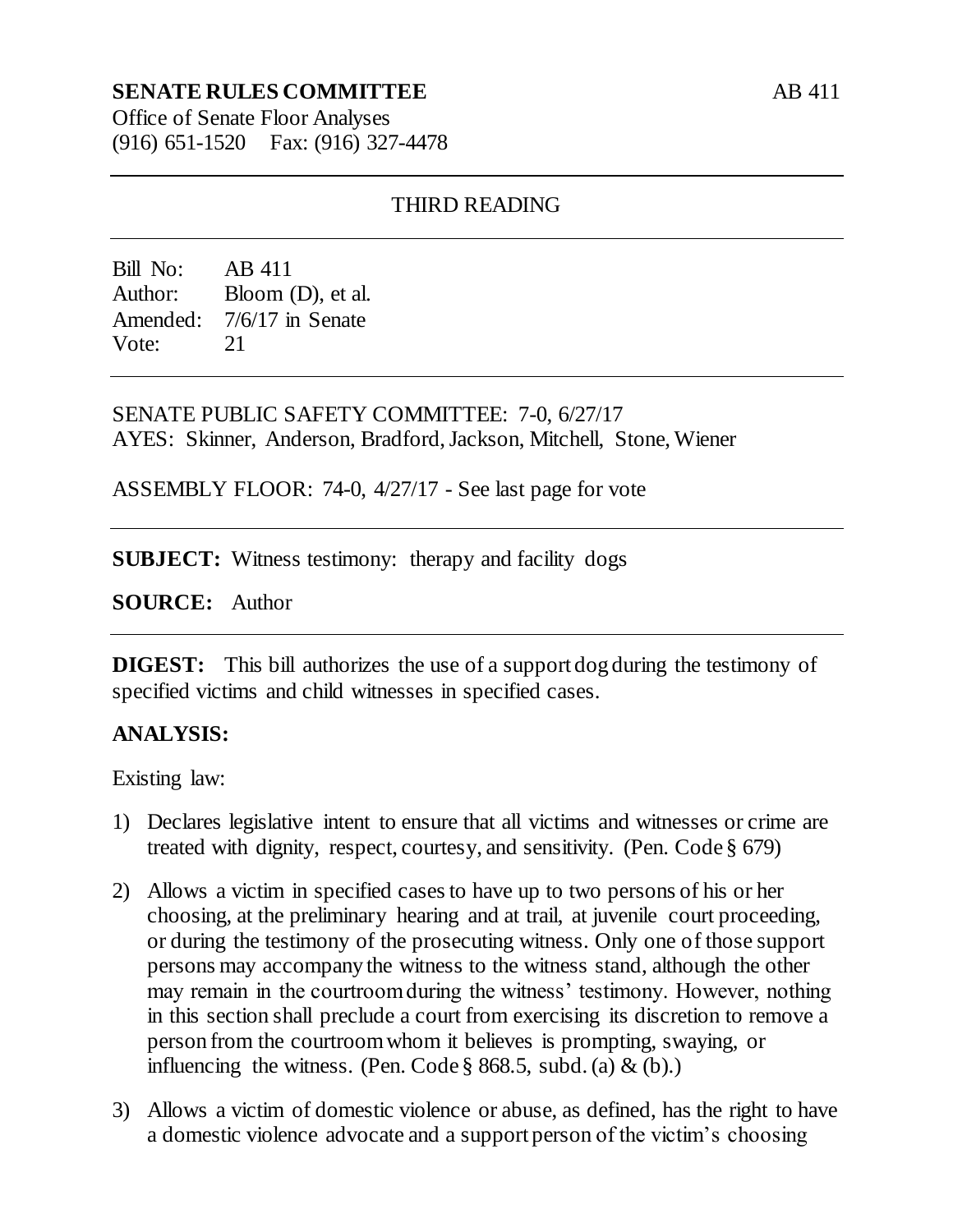present at any interview by law enforcement authorities, prosecutors, or defense attorneys. However, the support person may be excluded from an interview by law enforcement or the prosecutor if the law enforcement authority or the prosecutor determines that the presence of that individual would be detrimental to the purpose of the interview. (Pen. Code § 679.05, subd.  $(a)$ .)

- 4) Allows a witness who is both a minor and is the victim of a sex offense to provide a witness testimony by video recording, or contemporaneous examination in another place communicated to the courtroom by means of closed-circuit television. (Pen. Code § 868.7)
- 5) Allows a minor 13 years of age or younger who is a witness to a violent felony, but not a victim, to testify by contemporaneous examination and cross examination by closed-circuit television, as specified. (Pen. Code § 1347, subd. (b).)
- 6) Allows the court to exercise reasonable control over the mode of interrogation of a witness so as to make interrogation as rapid, as distinct, and as effective for the ascertainment of the truth, as may be, and to protect the witness from under harassment or embarrassment. (Evid. Code § 765, subd. (a).)
- 7) Allows the court to take special care to protect the witness under the age of 14 or a dependent person with a substantial cognitive impairment from undue harassment or embarrassment. The court shall also take special care to ensure that questions are stated in a form which is appropriate to the age or cognitive level of the witness. (Evid. Code § 765, subd. (b).)

This bill:

- 1) Allows the following persons, if requested by either party in a criminal or juvenile hearing, to be afforded to the opportunity to have a therapy or facility dog accompany him or her while testifying in court, subject to the approval of the court:
	- a) A child witness in a court proceeding involving any serious felony, as specified.
	- b) A victim who is entitled to support persons specified by Penal Code Section 868.5, in addition to any support persons selected pursuant to that section.
- 2) Requires the party seeking to utilize the therapy or facility dog to file a motioning with the court which includes all of the following: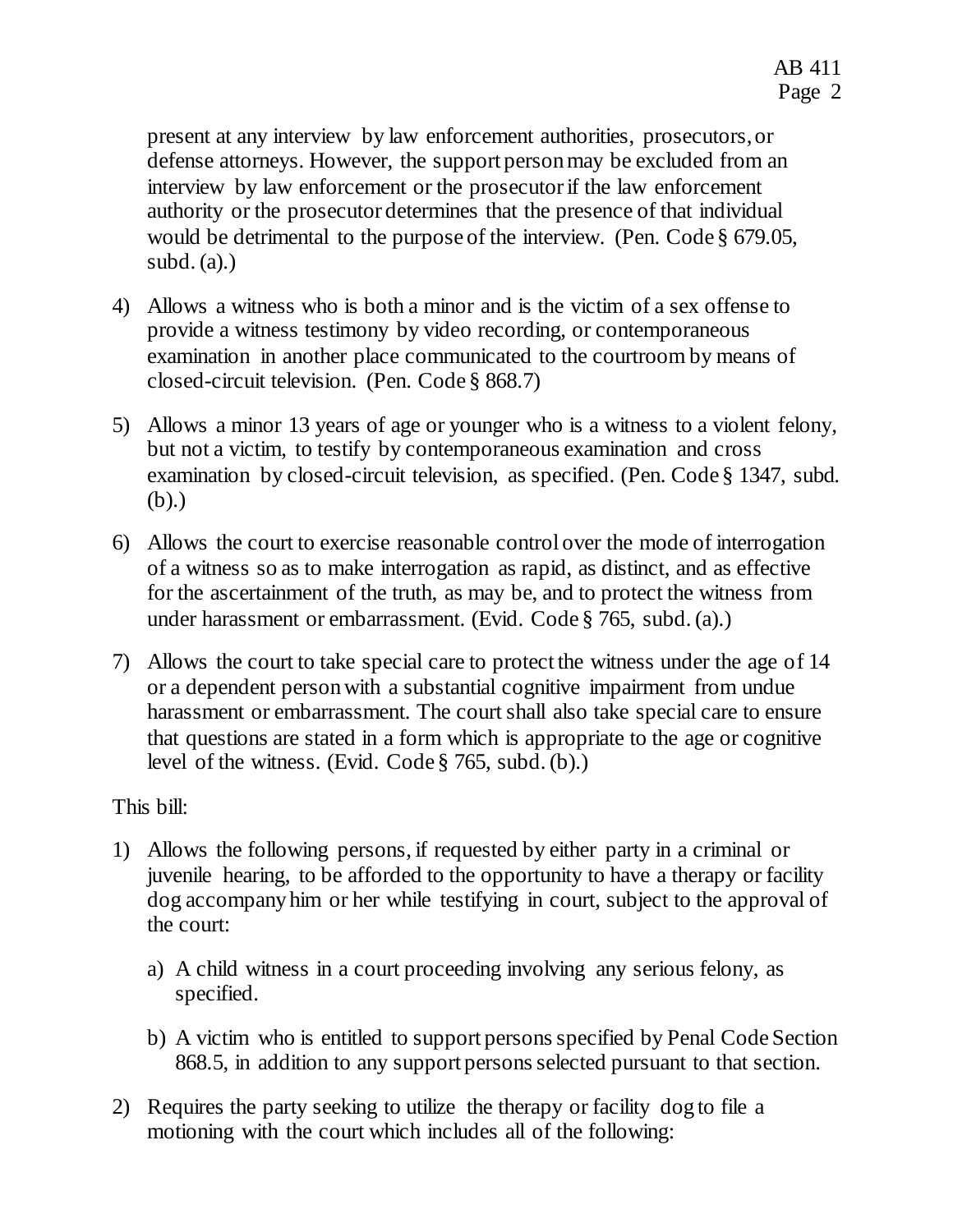- a) The training or credentials of the therapy or facility dog.
- b) The training of the therapy or facility dog handler.
- c) Facts justifying that the presence of the therapy or facility dog may reduce anxiety or otherwise be helpful to the witness while testifying.
- 3) Allows the court to deny a motion to utilize a therapy or facility dog if the court finds that the use of a therapy or facility dog would cause undue prejudice to the defendant or would be unduly disruptive to the court proceeding.
- 4) Requires the court to take appropriate measures to make the presence of the therapy or facility dog as unobtrusive and non-disruptive as possible, including requiring a dog to be accompanied by a handler in the courtroom at all times.
- 5) Requires the court, upon request, present appropriate jury instructions designed to prevent prejudice for or against any party.
- 6) States that nothing in this bill shall prevent the court from removing or excluding a therapy or facility dog from the courtroom to maintain order or to ensure the fair presentation of evidence.
- 7) Declares legislative intent to codify the holding in *People v. Chenault* (2014) 227 Cal.App.4th 1503 with respect to allowing an individual witness to have a support dog accompany him or her when testifying in proceedings.
- 8) States that nothing in this bill abrogates the holding in *People v. Chenault*  regarding the need to present appropriate jury instructions.
- 9) States that nothing in this bill limits the use of a service dog, as specified, by a person with a disability.
- 10) Provides definitions, for purposes of this bill, for the following terms:
	- a) "Child witness" as any witness who is under the age of 18 at the time of testifying.
	- b) "Facility dog" as a dog that has successfully completed a training program in providing emotional comfort in a high-stress environment for the purpose of enhancing the ability of a witness to speak in a judicial proceeding and reducing his or her stress level, provided by an assistance dog organization accredited by Assistance Dogs International or a similar nonprofit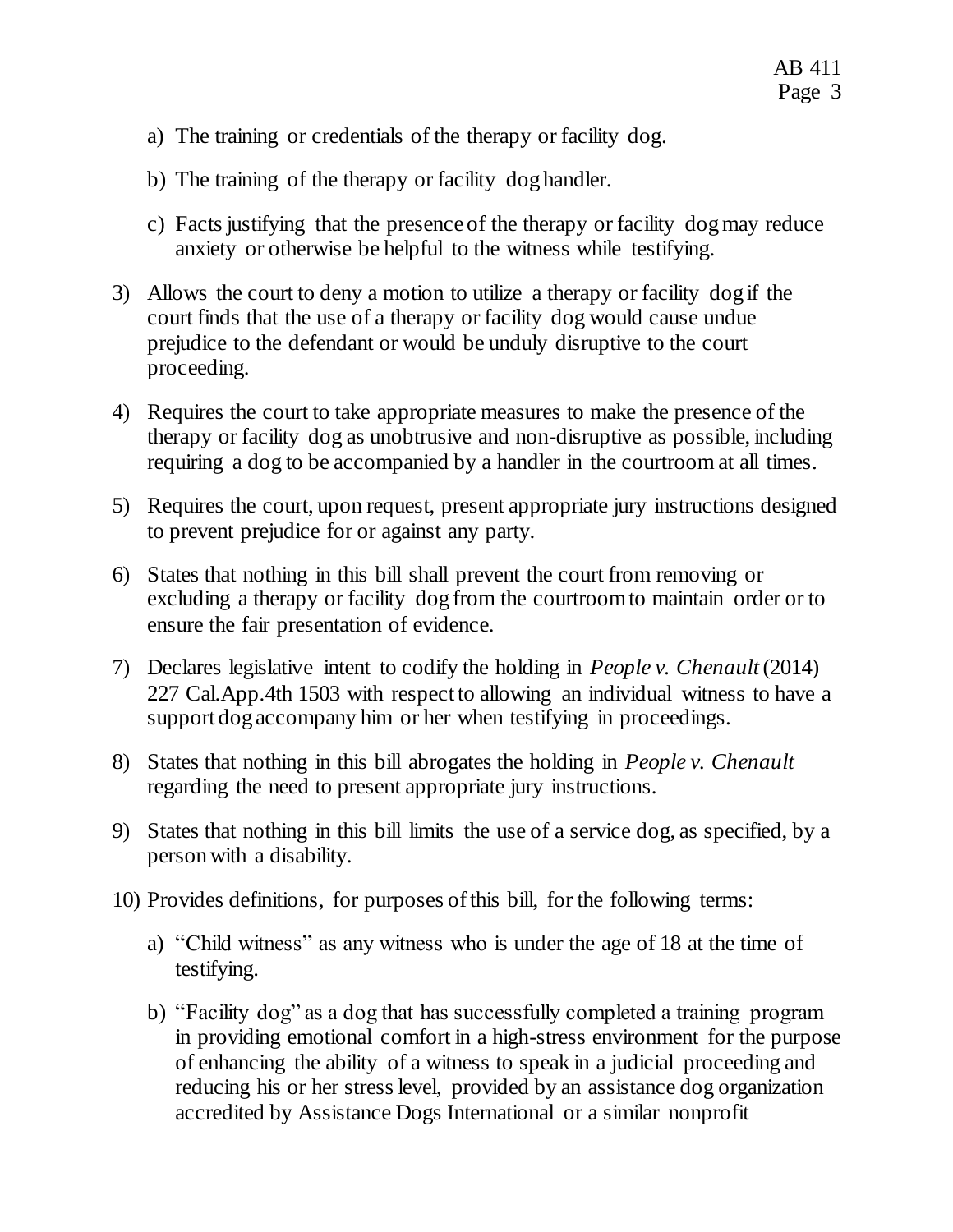organization that sets standards of training for dogs, and that has passed a public access test for service animals.

- c) "Handler" means a person who has successfully completed training on offering an animal for assistance purposes from an organization accredited by Assistance Dogs International, Therapy Dogs Incorporated, or a similar nonprofit organization, and has received additional training on policies and protocols of the court and the responsibilities of a courtroom dog handler.
- d) "Therapy dog" means a dog that has successfully completed training, certification, or evaluation in providing emotional support therapy in settings including, but not limited to, hospitals, nursing homes, and schools, provided by the American Kennel Club, Therapy Dogs Incorporated, or a similar nonprofit organization, and has been performing the duties of a therapy dog for not less than one year.

**FISCAL EFFECT:** Appropriation: No Fiscal Com.: No Local: No

**SUPPORT:** (Verified  $7/5/17$ )

Alameda County District Attorney's Office California District Attorneys Association California Youth Empowerment Network Crime Victims United Disability Rights California Mental Health American of California Sacramento County District Attorney's Office San Diego County District Attorney's Office

**OPPOSITION:** (Verified 7/5/17)

California Public Defenders Association Judicial Council of California

**ARGUMENTS IN SUPPORT:** The Sacramento District Attorney's Office states, in support:

Here in Sacramento County, my office has a facility dog who is available to comfort vulnerable witnesses, both adult and children, while they are interviewed by attorneys and victim advocates. Currently, our dog Reggie is permitted to accompany the witness to the courthouse and has been allowed to be present while a witness testifies. However, not all counties in California allow such facility dogs into their respective courthouse.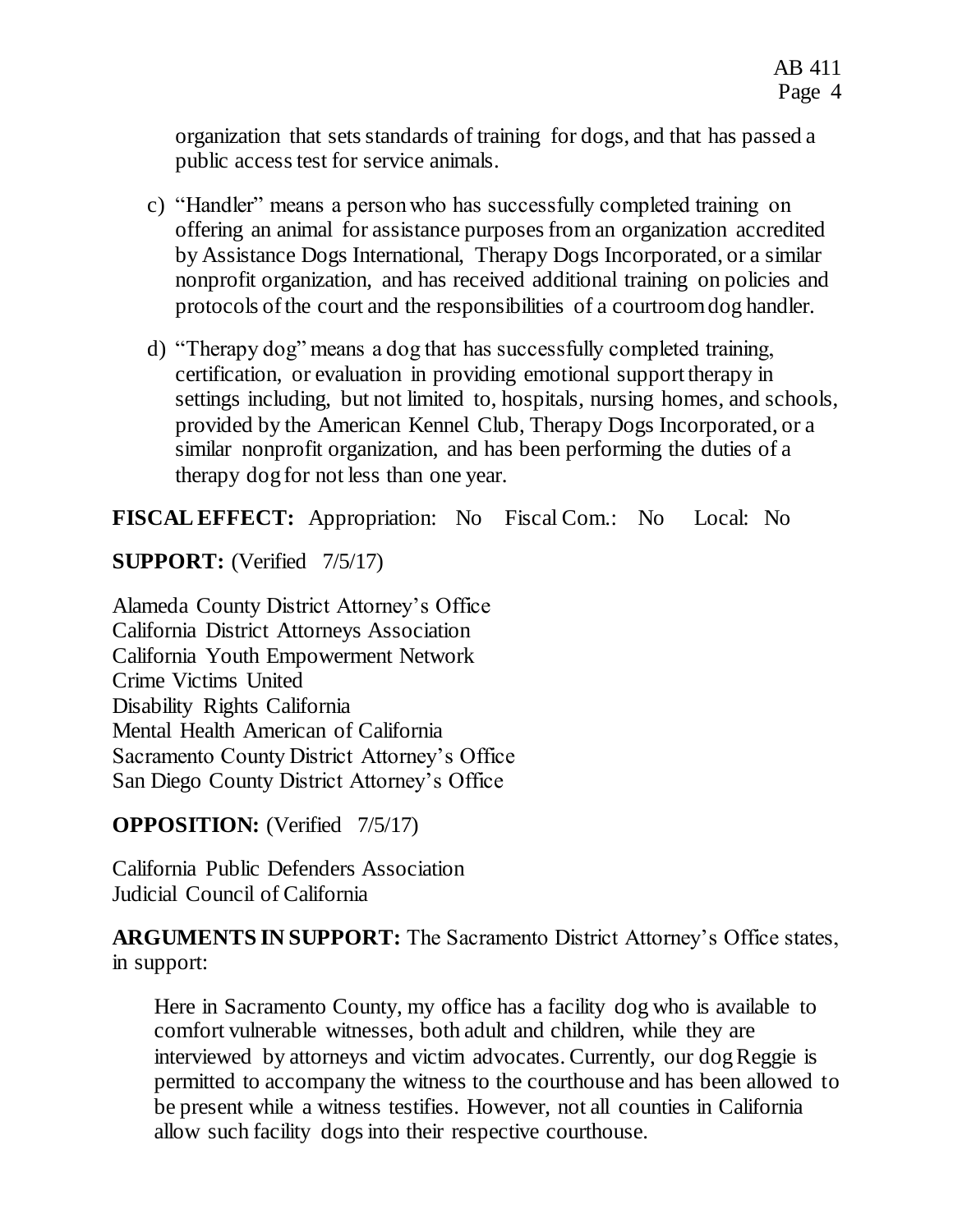When a child or other vulnerable witness is subpoenaed to come to court, they often experience fear, anxiety and nervousness. Reggie has a calming effect upon such witnesses and has helped make the courtroom experience less traumatic.

Statutory authority governing the use of facility dogs for child witnesses and other vulnerable victims is essential to ensure all those in need, regardless of location have access to a facility dog when available.

**ARGUMENTS IN OPPOSITION:** The California Public Defenders Association states, in opposition:

Existing law authorizes a prosecuting witness in specified cases to have up to 2 persons of his or her own choosing for support at the preliminary hearing and at trial, or at a juvenile court proceeding, during the testimony of the prosecuting witness, as specified. This bill would authorize these witnesses, as well as certain child witnesses, to be accompanied by a dog, trained in providing emotional support, while testifying.

The 6<sup>th</sup> Amendment to the United States Constitution protests the right of unfettered confrontation of an accusation and is critical to obtaining a fair trial. Bringing animals into the courtroom to "support" witnesses who are already entitled to support persons will garner unnecessary sympathy for the witness and substantially interfere with the confrontation and cross examination rights. This interference could easily bias any decision maker tasked with evaluating the credibility and veracity of witnesses.

## ASSEMBLY FLOOR: 74-0, 4/27/17

AYES: Acosta, Aguiar-Curry, Travis Allen, Arambula, Baker, Berman, Bigelow, Bloom, Bocanegra, Bonta, Brough, Burke, Caballero, Chau, Chávez, Chen, Chiu, Choi, Chu, Cooper, Cunningham, Dababneh, Dahle, Daly, Eggman, Flora, Fong, Frazier, Friedman, Gallagher, Cristina Garcia, Eduardo Garcia, Gipson, Gloria, Gonzalez Fletcher, Gray, Grayson, Harper, Holden, Irwin, Jones-Sawyer, Kalra, Kiley, Lackey, Levine, Limón, Low, Maienschein, Mathis, Mayes, Medina, Melendez, Mullin, Muratsuchi, Nazarian, Obernolte, O'Donnell, Patterson, Quirk, Quirk-Silva, Reyes, Ridley-Thomas, Rodriguez, Rubio, Salas, Steinorth, Mark Stone, Thurmond, Ting, Voepel, Waldron, Weber, Wood, Rendon